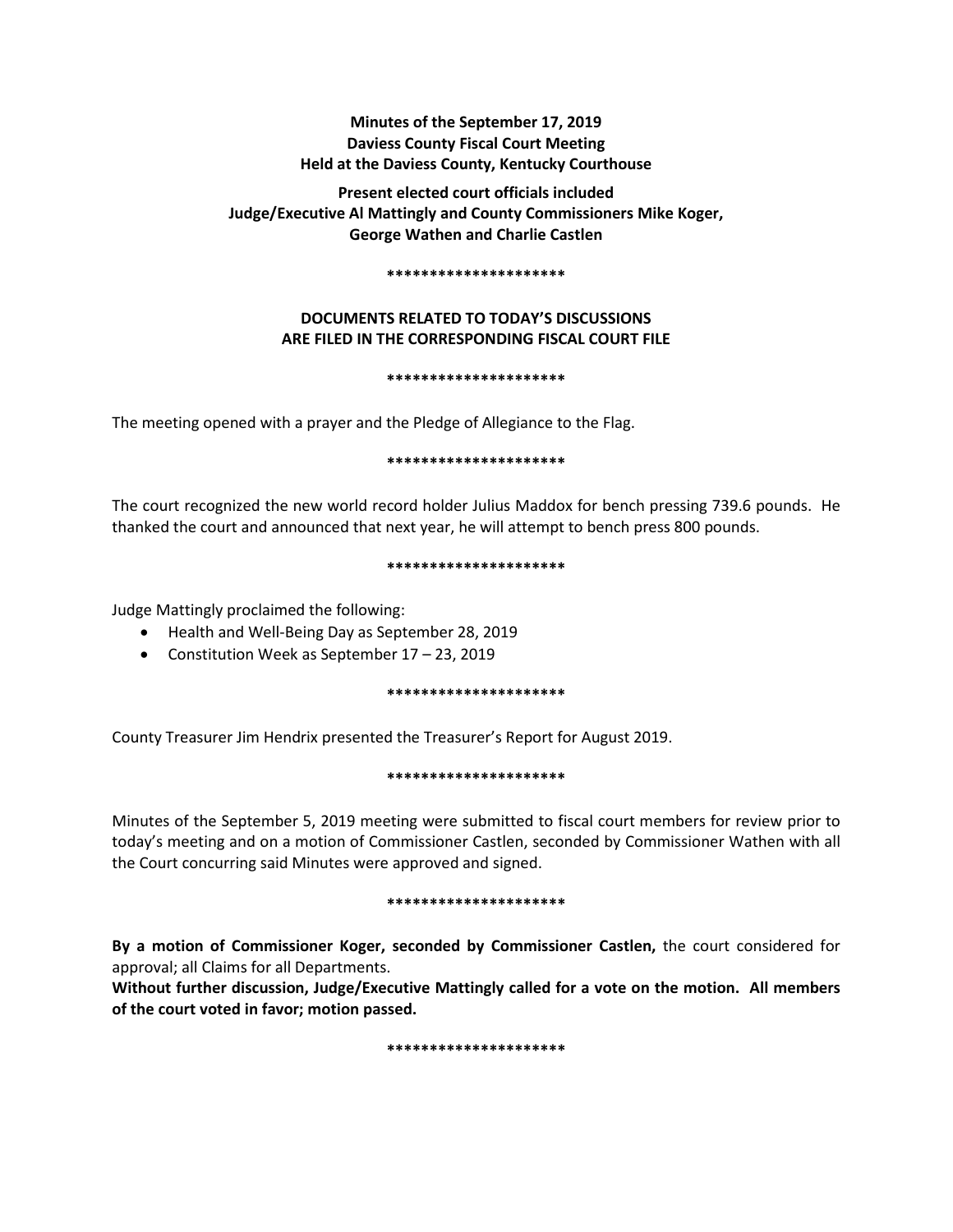**By a motion of Commissioner Castlen, seconded by Commissioner Koger,** the court considered for approval; Contract with Inspection, Testing & Maintenance, Inc. (ITM) for Fire Hydrant Testing at the rate of \$7.50 per hydrant for 2,100 hydrants.

**Without further discussion, Judge/Executive Mattingly called for a vote on the motion. All members of the court voted in favor; motion passed.** 

## **\*\*\*\*\*\*\*\*\*\*\*\*\*\*\*\*\*\*\*\*\***

**By a motion of Commissioner Wathen, seconded by Commissioner Castlen,** the court considered for approval; Lease Agreement with Western Kentucky University for property at US Highway 231 for the Owensboro Campus.

Mr. Hendrix noted the agreement's rental rate will change from \$70,500 to \$82,000 and the following updated language:

*"The Lessor owns other property around the developed site which has previously been held available for the Lessee's possible expansion. As Lessee has not taken advantage of this property, and currently has no specific plans to do so, the Lessor wishes to clarify that it will no longer hold the land in abeyance. The Lessor shall use its undeveloped land as it deems appropriate. If circumstances change, and the Lessee wishes to expand upon the property, the Lessor will certainly consider the Lessee's request."*

**Without further discussion, Judge/Executive Mattingly called for a vote on the motion. All members of the court voted in favor; motion passed.** 

## **\*\*\*\*\*\*\*\*\*\*\*\*\*\*\*\*\*\*\*\*\***

**By a motion of Commissioner Koger, seconded by Commissioner Castlen,** the court considered for approval; Kentucky Emergency Management Assist. Program Non-Supplanting Certification Grant Funds.

If awarded, EMA's John Clouse explained that the money would be used to purchase newly updated CERT material and packs for CERT volunteers. This 50/50 grant for \$6,200, requiring the court to pay \$3,100.

**Without further discussion, Judge/Executive Mattingly called for a vote on the motion. All members of the court voted in favor; motion passed.** 

## **\*\*\*\*\*\*\*\*\*\*\*\*\*\*\*\*\*\*\*\*\***

**By a motion of Commissioner Koger, seconded by Commissioner Wathen,** the court considered for approval; Award the following:

**Bid No. 29-2019**: One (1) New AWD Backhoe Loader to Erb Equipment for \$96,303

**Bid No. 32-2019**: Two (2) New Walking Floor Trailers to Vomac Truck Sales for \$133,370

**Bid No. 33-2019**: One (1) New Front End Loader to Bobcat of Evansville for \$195,500

**Bid No. 36-2019**: Two (2) New Chest Compression Systems to Skyler Sales for \$41,366.84

**Bid No. 37-2019**: Panther Creek Park Fence System to Burcor Fencing for \$34,498

**Without further discussion, Judge/Executive Mattingly called for a vote on the motion. All members of the court voted in favor; motion passed.**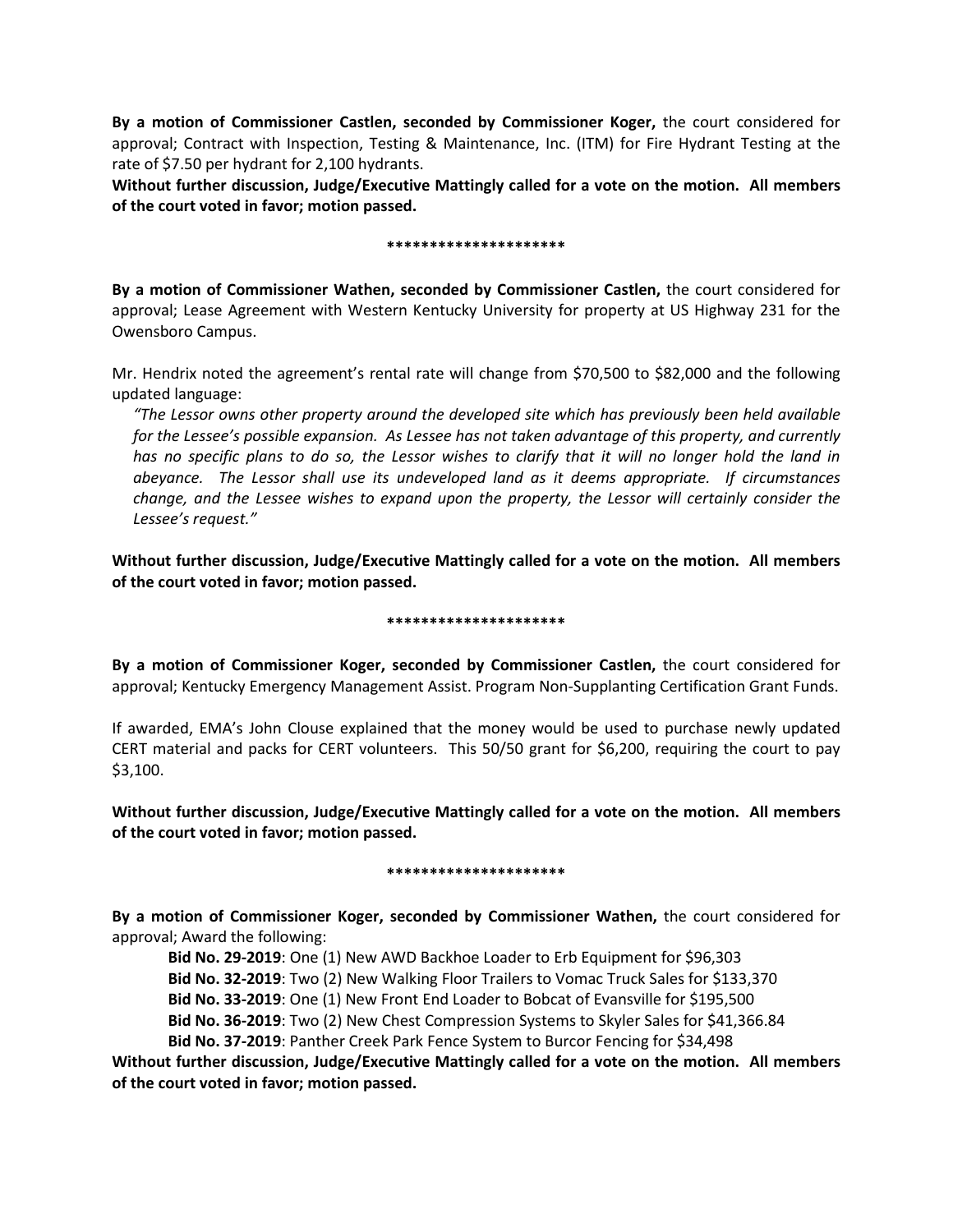#### **\*\*\*\*\*\*\*\*\*\*\*\*\*\*\*\*\*\*\*\*\***

**By a motion of Commissioner Castlen, seconded by Commissioner Wathen,** the court considered for approval; Hire Pavel Zboril as a Firefighter/EMT effective upon successful completion of preemployment screenings.

**Without further discussion, Judge/Executive Mattingly called for a vote on the motion. All members of the court voted in favor; motion passed.** 

## **\*\*\*\*\*\*\*\*\*\*\*\*\*\*\*\*\*\*\*\*\***

**By a motion of Commissioner Castlen, seconded by Commissioner Wathen,** the court considered for approval; Hire Brandon Alvey as a Firefighter/EMT effective upon successful completion of preemployment screenings.

**Without further discussion, Judge/Executive Mattingly called for a vote on the motion. All members of the court voted in favor; motion passed.** 

### **\*\*\*\*\*\*\*\*\*\*\*\*\*\*\*\*\*\*\*\*\***

**By a motion of Commissioner Wathen, seconded by Commissioner Koger,** the court considered Hire Stephen Zack Crisp as Gun Club Operator for the Parks Department effective upon successful completion of pre-employment screenings.

**Without further discussion, Judge/Executive Mattingly called for a vote on the motion. All members of the court voted in favor; motion passed.** 

### **\*\*\*\*\*\*\*\*\*\*\*\*\*\*\*\*\*\*\*\*\***

**By a motion of Commissioner Wathen, seconded by Commissioner Castlen,** the court considered approval; Hire Thomas Mullins as a seasonal grounds maintenance employee for the Parks Department effective upon successful completion of pre-employment screenings.

**Without further discussion, Judge/Executive Mattingly called for a vote on the motion. All members of the court voted in favor; motion passed.** 

## **\*\*\*\*\*\*\*\*\*\*\*\*\*\*\*\*\*\*\*\*\***

**By a motion of Commissioner Wathen, seconded by Commissioner Koger,** the court considered for approval; Promote Mark Wagner to a permanent part time employee with the Parks Department. **Without further discussion, Judge/Executive Mattingly called for a vote on the motion. All members of the court voted in favor; motion passed.** 

#### **\*\*\*\*\*\*\*\*\*\*\*\*\*\*\*\*\*\*\*\*\***

**By a motion of Commissioner Koger, seconded by Commissioner Wathen,** the court considered for approval; **Second Reading of KOC 921.675(2019); 15-2019** – An Ordinance Amending Text in Article 11 of the OMPC Zoning Ordinance.

**Without further discussion, Judge/Executive Mattingly called for a vote on the motion. All members of the court voted in favor; motion passed.** 

**\*\*\*\*\*\*\*\*\*\*\*\*\*\*\*\*\*\*\*\*\***